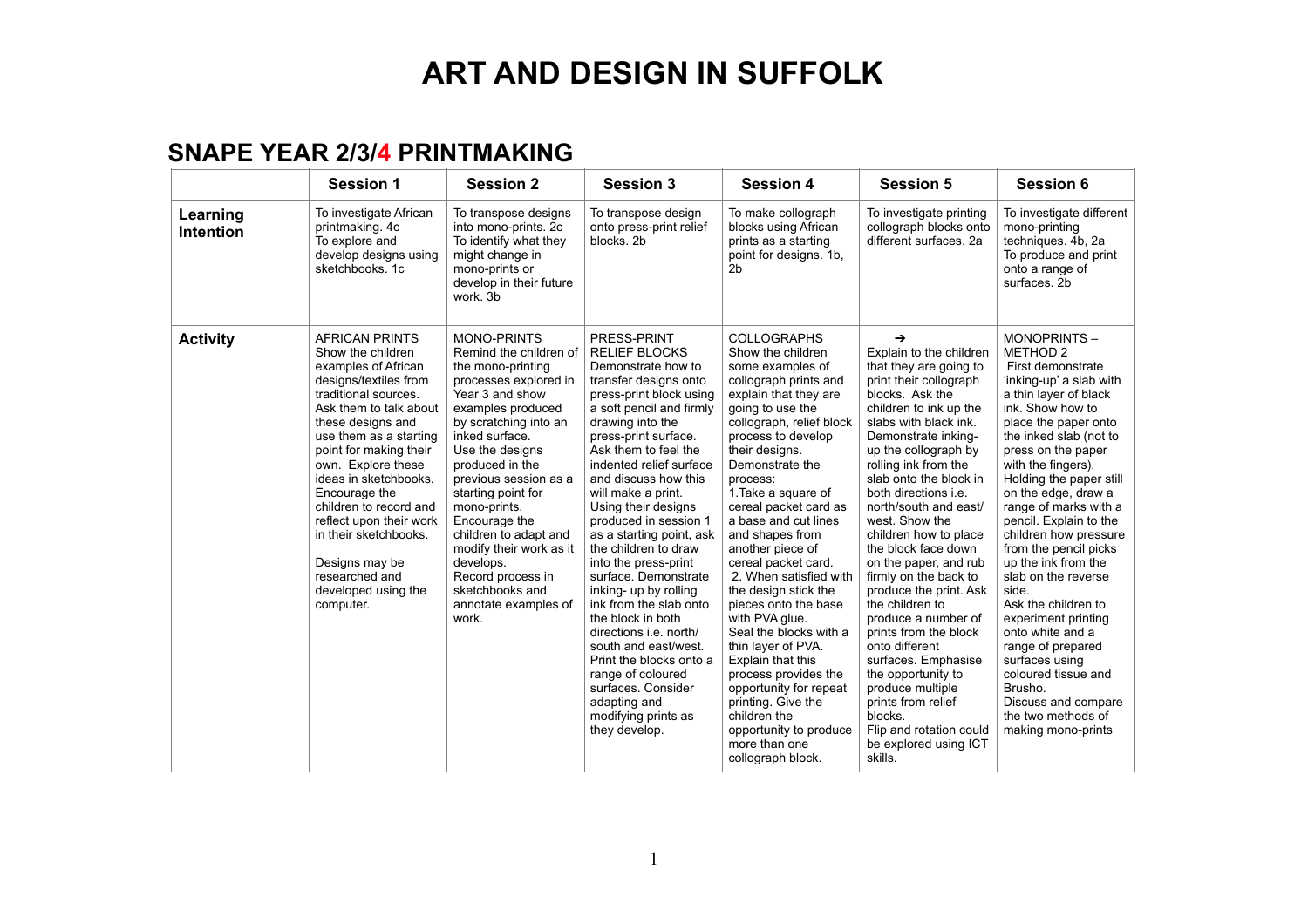### **PRINTMAKING – YEAR 2/3/4**

| Skills, concepts,<br>knowledge and<br>understanding | Investigating designs<br>developed in another<br>culture and using this<br>as a basis for their<br>own work.<br>Reflecting on work in<br>their sketchbooks and<br>recording ideas and<br>modifications. | Developing the<br>technique of mono<br>printing by scratching<br>a drawing into an<br>inked slab and taking<br>a print. | Transposing mono<br>print designs onto<br>press-print and<br>understanding that his<br>will give the<br>opportunity for repeat<br>printing.<br>Using own work as a<br>starting point for<br>further<br>images. | Learning how to make<br>a collograph block<br>using sketchbook<br>work based on African<br>prints as a starting<br>point for their designs. | Exploring the<br>technique of printing<br>with a relief block onto<br>paper.<br>Understanding the<br>idea of repeat printing<br>and the use of relief<br>blocks to rotate and<br>flip images. | Learning a second<br>method of mono<br>printing by drawing on<br>paper placed over an<br>inked slab.<br>Discussing and<br>comparing different<br>techniques. |
|-----------------------------------------------------|---------------------------------------------------------------------------------------------------------------------------------------------------------------------------------------------------------|-------------------------------------------------------------------------------------------------------------------------|----------------------------------------------------------------------------------------------------------------------------------------------------------------------------------------------------------------|---------------------------------------------------------------------------------------------------------------------------------------------|-----------------------------------------------------------------------------------------------------------------------------------------------------------------------------------------------|--------------------------------------------------------------------------------------------------------------------------------------------------------------|
| <b>Vocabulary</b>                                   | Starting point<br>Explore<br>Design                                                                                                                                                                     | Scratching<br>Pressure<br>Process                                                                                       | Press-print<br>Indented<br>Firmly<br>Starting point.<br>Linear                                                                                                                                                 | Relief<br>Collograph<br>Repeat<br>Seal                                                                                                      | <b>Directions</b><br>Firmly<br>Face down<br>Flip<br>Rotate                                                                                                                                    | Pressure<br>Reverse<br>Process                                                                                                                               |
| <b>Curriculum links</b>                             | Geography-African<br>craft.<br>PSHE/Citizenship-<br>lifestyle of different<br>peoples,<br>ICT - research skills<br>and developing<br>designs.                                                           | Literacy- explanatory<br>text and annotating<br>samples of work.                                                        | Literacy - following<br>instructions.                                                                                                                                                                          | Literacy- following<br>instructions.                                                                                                        | Numeracy - repeated<br>patterns.<br>ICT - flip and rotation.                                                                                                                                  | Literacy- following<br>instructions,<br>discussing and<br>evaluating techniques.                                                                             |
| <b>Resources</b>                                    | Sketchbooks.<br>Drawing materials.<br><b>Traditional African</b><br>Designs/Textiles<br><b>The British Museum</b><br>Google                                                                             | Non-porous inking-up<br>slabs (e.g. Perspex),<br>Water based printing<br>ink-black.<br>Rollers.<br>Paper,<br>Pencils.   | Sketchbooks.<br>Soft pencils,<br>Press-print,<br>Water based printing<br>$ink - (black)$<br>Papers.                                                                                                            | Card from cereal<br>packets (or similar).<br>PVA glue,<br>Scissors.<br>Sketchbooks.                                                         | Collograph blocks,<br>Non-porous inking-up<br>slabs (e.g. Perspex),<br>Water based printing<br>$ink - black.$<br>Photocopy paper,<br>Range of coloured<br>papers.                             | Non-porous inking-up<br>slabs (e.g. Perspex).<br>Water based printing<br>ink-black.<br>Rollers.<br>Paper,<br>Pencils.                                        |
| Time                                                | 1 hour                                                                                                                                                                                                  | 1 hour                                                                                                                  | 1 hour.                                                                                                                                                                                                        | 1 hour.                                                                                                                                     | 1 hour.                                                                                                                                                                                       | 1 hour                                                                                                                                                       |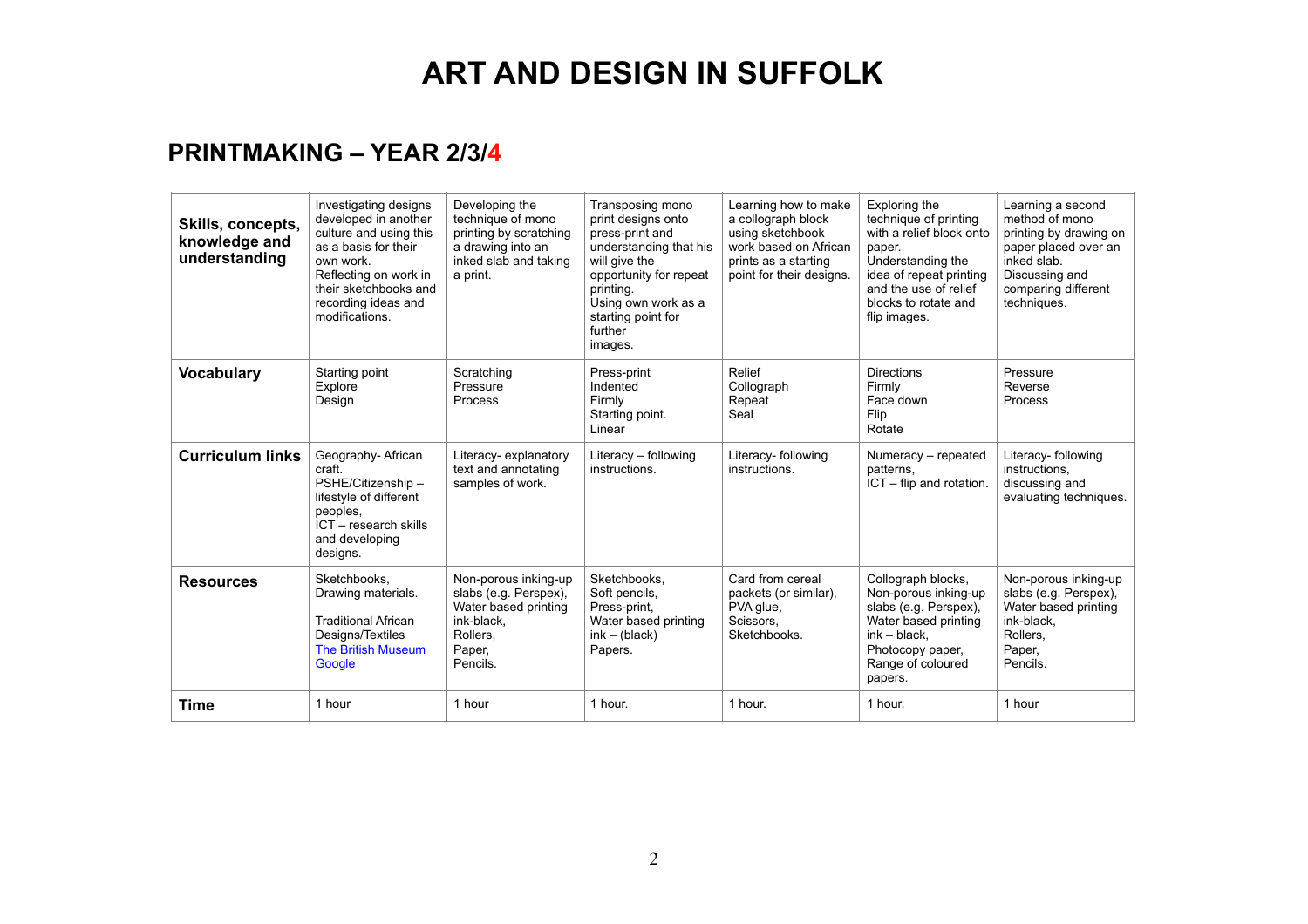### **PRINTMAKING – YEAR 2/3/4**

| <b>Expectations</b>                                                                                                                                                                                                                                                                                                                                                                                                                                     | <b>Names</b> | <b>Next Steps</b> |  |
|---------------------------------------------------------------------------------------------------------------------------------------------------------------------------------------------------------------------------------------------------------------------------------------------------------------------------------------------------------------------------------------------------------------------------------------------------------|--------------|-------------------|--|
| Some children will have made limited progress. They will be able to<br>use mono-printing and relief printing processes to produce work in<br>response to traditional African designs. They will be able to use previous<br>knowledge to make suitable surfaces for their prints and develop their<br>designs as they progress. The children will also be able to make and<br>print a collograph relief block and say what they think and feel about it. |              |                   |  |

| Most children will be able to  produce mono-prints and press-prints<br>to reflect the linear aspect of traditional African designs. They will also be<br>able to make a collograph relief block, which focuses on shapes found in<br>African designs, and use this for printing on a variety of surfaces to<br>produce repeated pattern work. They will be able to discuss their own<br>work and that of others and suggest improvements to their own printed<br>images. | YEAR 5 – PRINTMAKING UNIT |
|--------------------------------------------------------------------------------------------------------------------------------------------------------------------------------------------------------------------------------------------------------------------------------------------------------------------------------------------------------------------------------------------------------------------------------------------------------------------------|---------------------------|
|--------------------------------------------------------------------------------------------------------------------------------------------------------------------------------------------------------------------------------------------------------------------------------------------------------------------------------------------------------------------------------------------------------------------------------------------------------------------------|---------------------------|